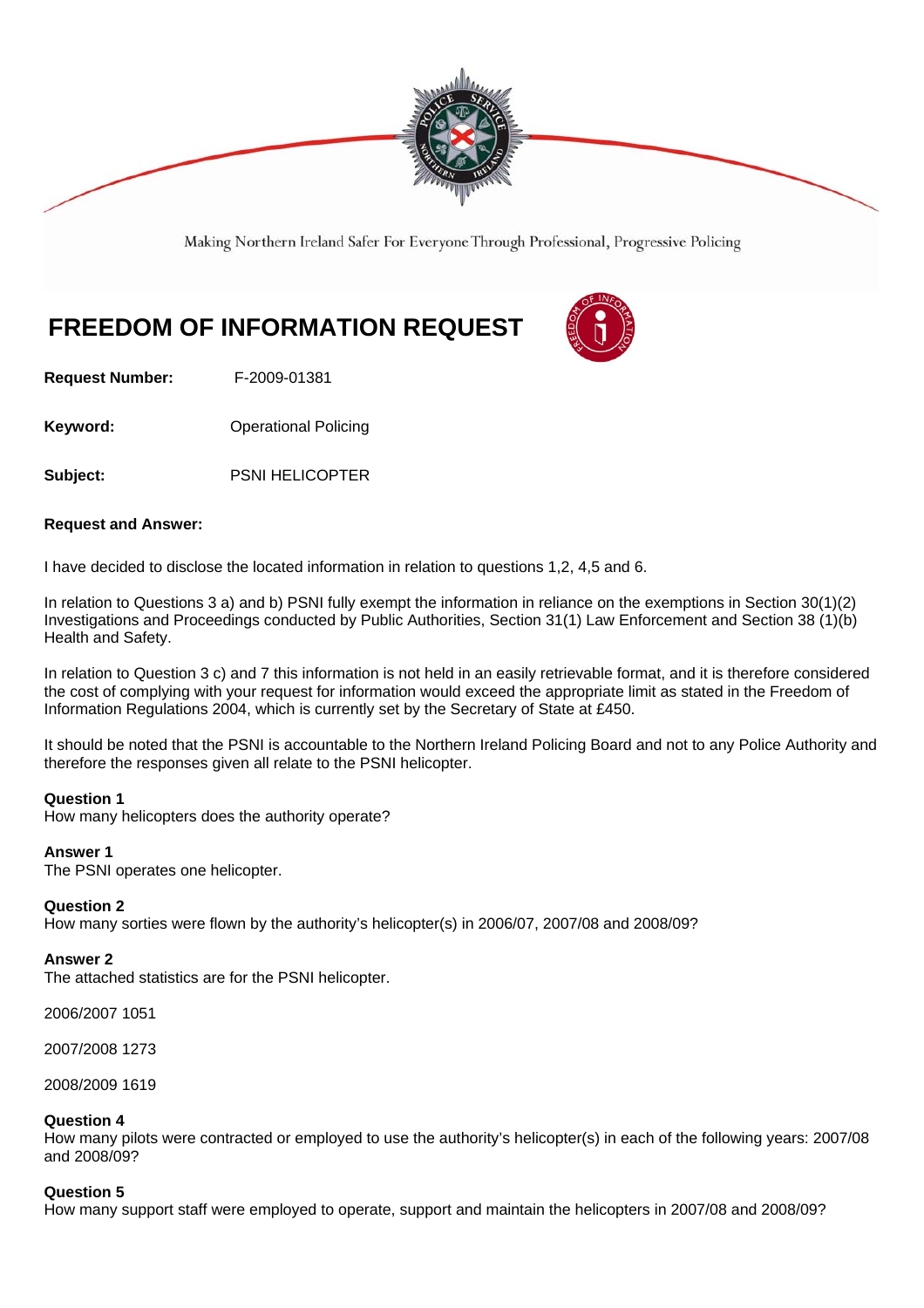## **Answer 4 and 5**

It should be noted that the PSNI pilot/maintenance contract arrangements provides appropriately trained pilots and engineers as, and when PSNI need them i.e. there is not just one pilot/engineer.

## **Question 6**

What is the salary of the highest paid pilot employed by the authority to fly a helicopter at the police authority?

## **Answer 6**

As previously stated it should be noted that the pilot contract arrangement provides appropriately trained pilots as, and when PSNI need them i.e. there is not just one pilot. An overall payment is made by the PSNI to the contractor. The PSNI is not involved in any payment to the contractor's employees, and are unable to answer this question.

## **Question 3 a) b)**

Please can you send me a a) breakdown of the purpose, b) duration and of each sortie in 2007/08 and 2008/09.

## **Answer 3 a) b)**

Section 17 of the Freedom of Information Act 2000 requires the Police Service of Northern Ireland, when refusing to provide such information (because the information is exempt) to provide you the applicant with a notice which:

- (a) states that fact,
- (b) specifies the exemption in question and
- (c) states (if not otherwise apparent) why the exemption applies.

The exemption/s as well as the factors the Department considered when deciding where the public interest lies, are listed below:

## **Qualified Exemptions**

Section 30(1)(2) Investigations and proceedings conducted by public authorities Section 31(1) Law Enforcement Section 38(1)(b) Health and Safety

## **HARM**

The essence of the work undertaken by the PSNI is to protect both individuals and society as a whole.

Release of information under FOIA must be considered a release of information to the world as a whole. It could be argued that it would be in the public interest to demonstrate that the PSNI is actively involved in the prevention and detection of terrorist based and criminal activities by releasing the breakdown of the purpose, duration and cost of each sortie in 2007/08 and 2008/09.

However, the release of this level of information could also alert the criminal/terrorist fraternity to the extent of the operational activity undertaken by the helicopter. Therefore the release of this information regarding the police helicopter may adversely affect the efficient and effective conduct of the PSNI. Public safety is of paramount importance to the PSNI and must always be considered. It is not in the public interest to disclose information that may compromise the PSNI's ability to fulfil its core function of law enforcement.

Therefore the operational procedures, methodology and tactics of the helicopter must be protected by the correct application of exemptions. This is because the release of this type of information would rarely be in the Public Interest and may reduce the PSNI's capability to perform its overall functions under the Police (NI) Act 2000, which states:

"It shall be the general duty of police officers –

a) to protect life and property;

- b) to preserve order;
- c) to prevent the commission of offences;

d) where an offence has been committed, to take measures to bring the offender to justice."

An example of where harm could occur may best be demonstrated with a fictional scenario. If I made a Freedom of Information request, asking for details of what resources had been deployed by the PSNI to a particular operation i.e. the pursuit of a car containing an armed robbery gang, through a town in Northern Ireland, any potential criminals/terrorists, would on receipt of the information, have an insight into the types of resources PSNI would deploy in a similar situation. This could give the criminal/terrorist fraternity the ability to estimate the level of Police coverage of a similar situation. This could provide them with the ability to gauge the level of resources deployed and plan an alternative means of escape thus avoiding apprehension.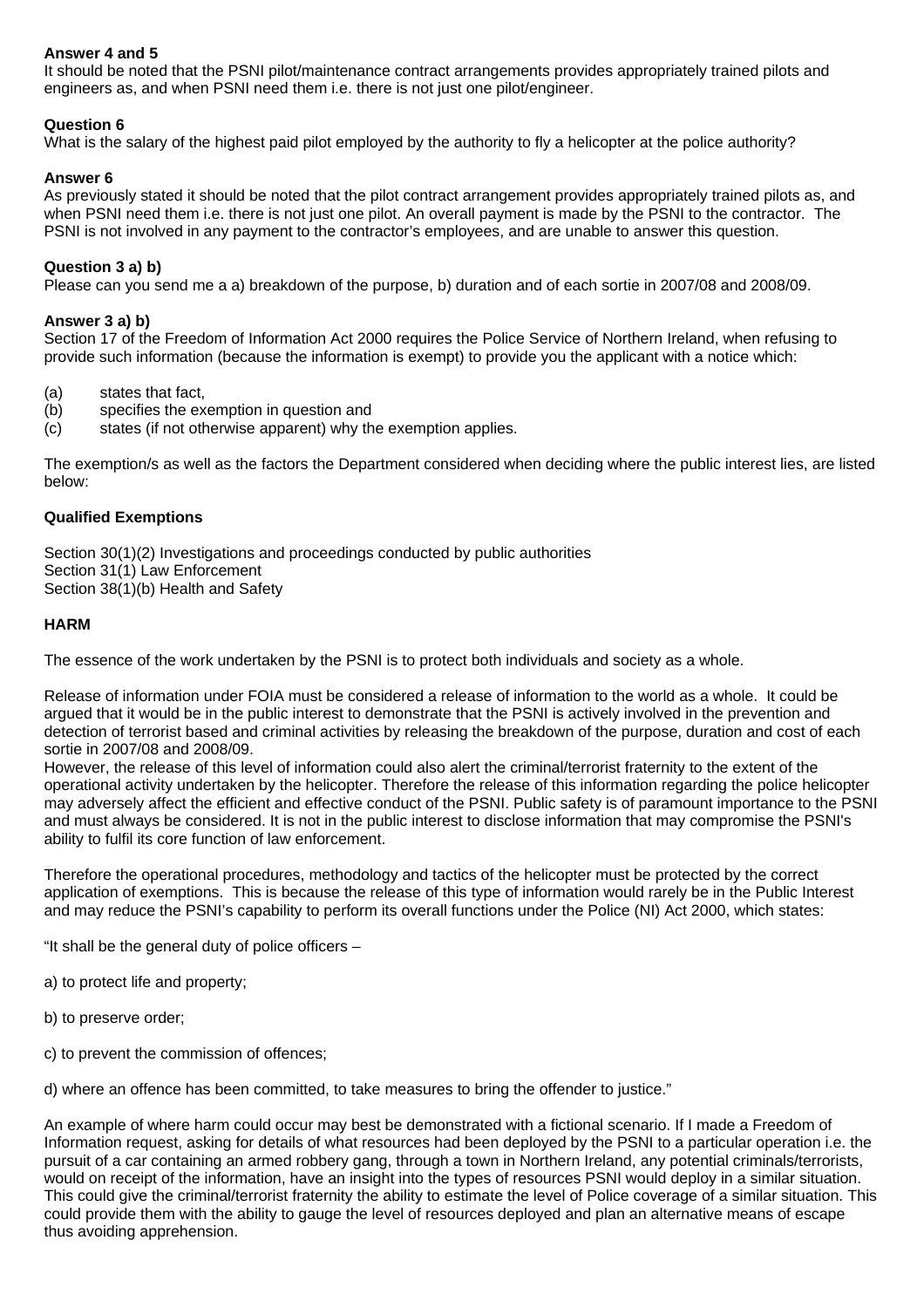## **Public Interest Test**

The public interest test relevant is as follows: -

## **Favouring Disclosure**

#### **Accountability**

When information disclosed relates directly to the efficiency and effectiveness of the force or its officers. The release of information will enable the public to have a better understanding of the efficiency and effectiveness of the police service.

#### **Public Awareness**

Where disclosure of information about issues of general concern can assist individuals in making decisions about their own activities, e.g. information about crime prevention methods, road safety/crime initiatives, trends of burglary etc.

#### **Media and Public Interest**

To satisfy the media and public interest.

#### **Public Debate**

Where the release of information would contribute to the quality and accuracy of public debate.

#### **Accountability for Public Funds**

Where public funds are being spent, there is a public interest in accountability and justification.

#### **Considerations Favouring Non-Disclosure**

#### **Efficient and effective conduct of the service.**

Where current or future law enforcement role of the force may be compromised by the release of information.

#### **Current investigations**

It would not be in the public interest to release information that may still be of assistance the PSNI in relation to any unresolved investigations.

It is the Association of Chief Police Officers approach that information relating to an investigation will rarely be disclosed under the provisions of the Freedom of Information Act. Whilst such information may be released if it provides a tangible community benefit, for example to prevent or detect crime or to protect life or property, it is hard to see how the information here will do so.

#### **Criminal Investigations**

Information relating to a criminal investigation will rarely be disclosed under FOIA and only where there is a strong Public Interest consideration favouring disclosure.

#### **Balancing Test**

After weighing up the competing interests PSNI have determined that the disclosure of the information would not be in the public interest.

#### **Question 3 c)**

Where possible, cost of each sortie in 2007/08 and 2008/09.

#### **Answer 3 c)**

In relation to the cost of the deployment of the helicopter in 2007/08 and 2008/09 PSNI does not retain this information in an easily retrievable format. All of the incidents deployment records for 2007/08 and 2008/09 would have to searched on a case by case basis to establish a deployment cost for each of the years you have requested. To conduct a search would involve a disproportionate amount of resources, which could impact, on the PSNI's ability to provide a professional service to the community.

#### **Question 7**

What was the total expenditure by the authority to maintain, support and operate the authority's helicopter(s) in 2006/07, 2007/08 and 2008/09?

#### **Answer 7**

Although PSNI do hold the requested information, PSNI cannot provide the total cost expenditure of maintaining, supporting and operating the PSNI helicopter in 2006/07, 2007/08 and 2008/09, as it is not retained in an easily retrievable format. The total figure compromises of an amalgamation of many elements i.e. maintenance, insurance, fuel, depreciation factors, pilot and air observer costs etc. The cost is also divided between various separate departments within the PSNI. To compile and collate the requested information would exceed the "appropriate limit" as stated in the Freedom of Information Regulations 2004, which is currently set by the Secretary of State at £450.

It is therefore considered the cost of complying with 3c) and 7 of your request for information would exceed the